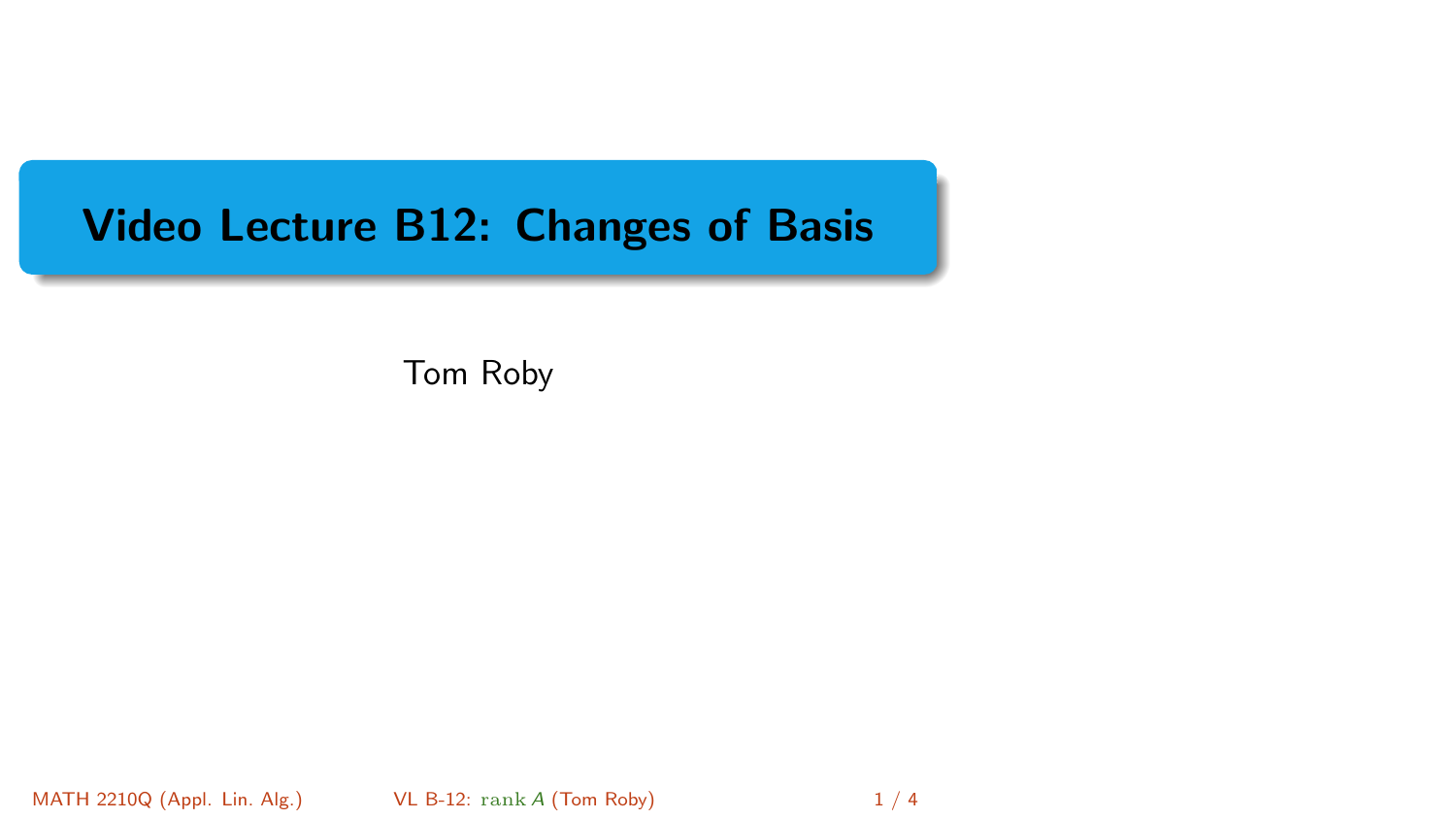## Outline & Objectives

- Construct the *change of basis* matrix  $\mathop{P}\limits_{\mathcal{C}\leftarrow\mathcal{B}}$  between any two bases  $\beta$  and  $\beta$  of a (finite-dim) vector space V.
- Analyze how  $\frac{P}{C \leftarrow B}$  is related to  $\frac{P}{B \leftarrow C}$ .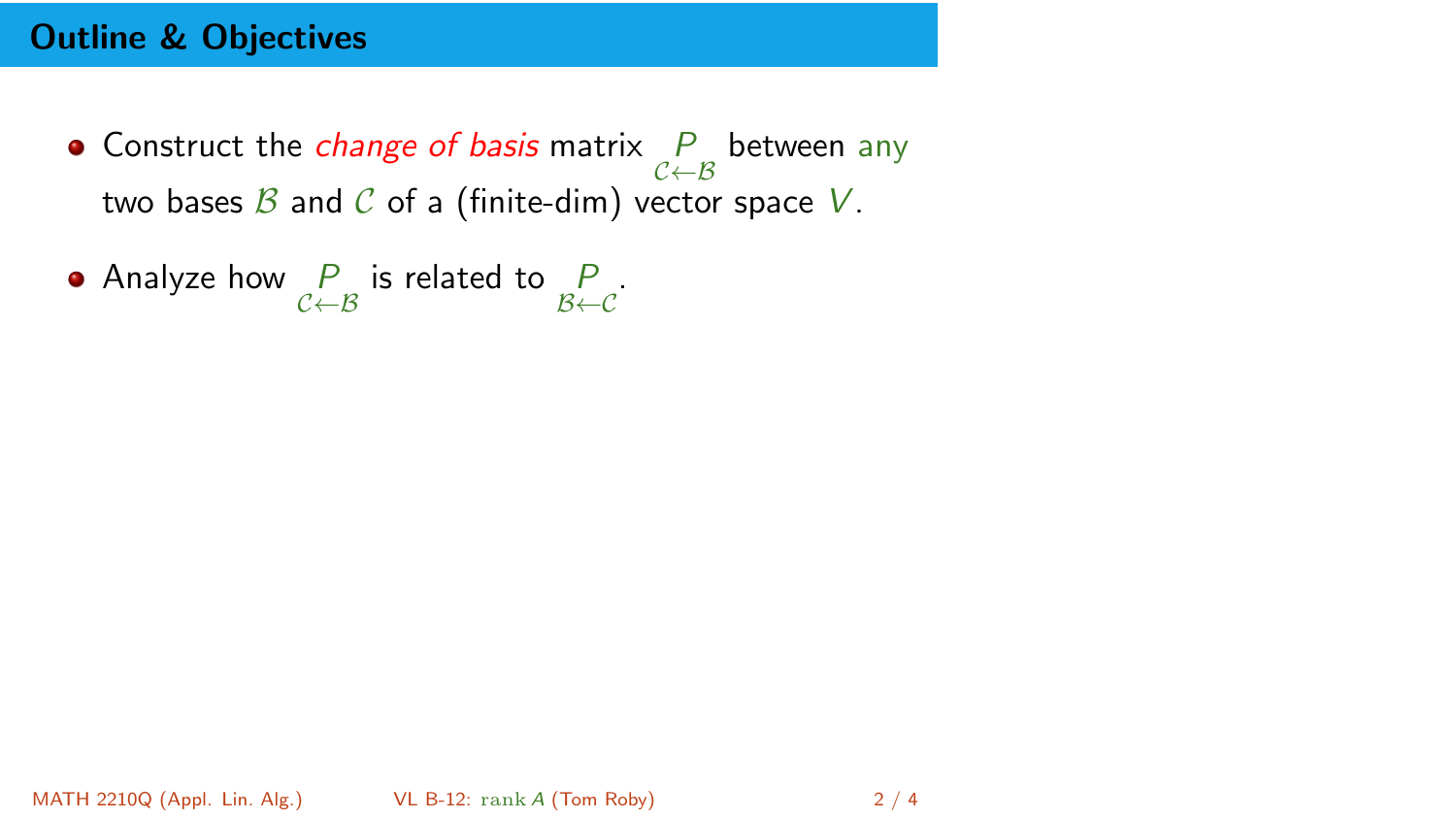## Change of Basis

Let  $\mathcal{B}=\{\vec{b}_1,\vec{b}_2\}$ , and  $\mathcal{C}=\{\vec{c}_1,\vec{c}_2\}$  be bases for  $\mathbb{R}^2.$  We can express  $\vec{x} \in \mathbb{R}^2$  in terms of either  $\mathcal B$  or  $\mathcal C.$  How to go between the two?

Suppose we know that 
$$
\vec{b}_1 = 3\vec{c}_1 - 2\vec{c}_2
$$
 and  $\vec{b}_2 = 2\vec{c}_1 - \vec{c}_2$ . So  
\n $[\vec{b}_1]_C = \begin{bmatrix} 3 \\ -2 \end{bmatrix}_C$  and  $[\vec{b}_2]_C = \begin{bmatrix} 2 \\ -1 \end{bmatrix}_C$ . Now if  $[\vec{x}]_B = \begin{bmatrix} 4 \\ -5 \end{bmatrix}_B$ , then  
\n $\vec{x} = 4\vec{b}_1 - 5\vec{b}_2 \implies [\vec{x}]_C = [4\vec{b}_1 - 5\vec{b}_2]_C = 4[\vec{b}_1]_C - 5[\vec{b}_2]_C = 4\begin{bmatrix} 3 \\ -2 \end{bmatrix} - 5\begin{bmatrix} 2 \\ -1 \end{bmatrix} = \begin{bmatrix} 3 & 2 \\ -2 & -1 \end{bmatrix} \begin{bmatrix} 4 \\ -5 \end{bmatrix} = \begin{bmatrix} 2 \\ -3 \end{bmatrix}_C$ . So  
\n $[\vec{x}]_C = \begin{bmatrix} P \\ P \\ B \end{bmatrix}_B$ , where  $\begin{bmatrix} P \\ P \\ C \end{bmatrix}_B = [\vec{b}_1]_C [\vec{b}_2]_C$ .

What if C were the standard basis  $\mathcal{E} = {\vec{e_1}, \vec{e_2}}$ ?